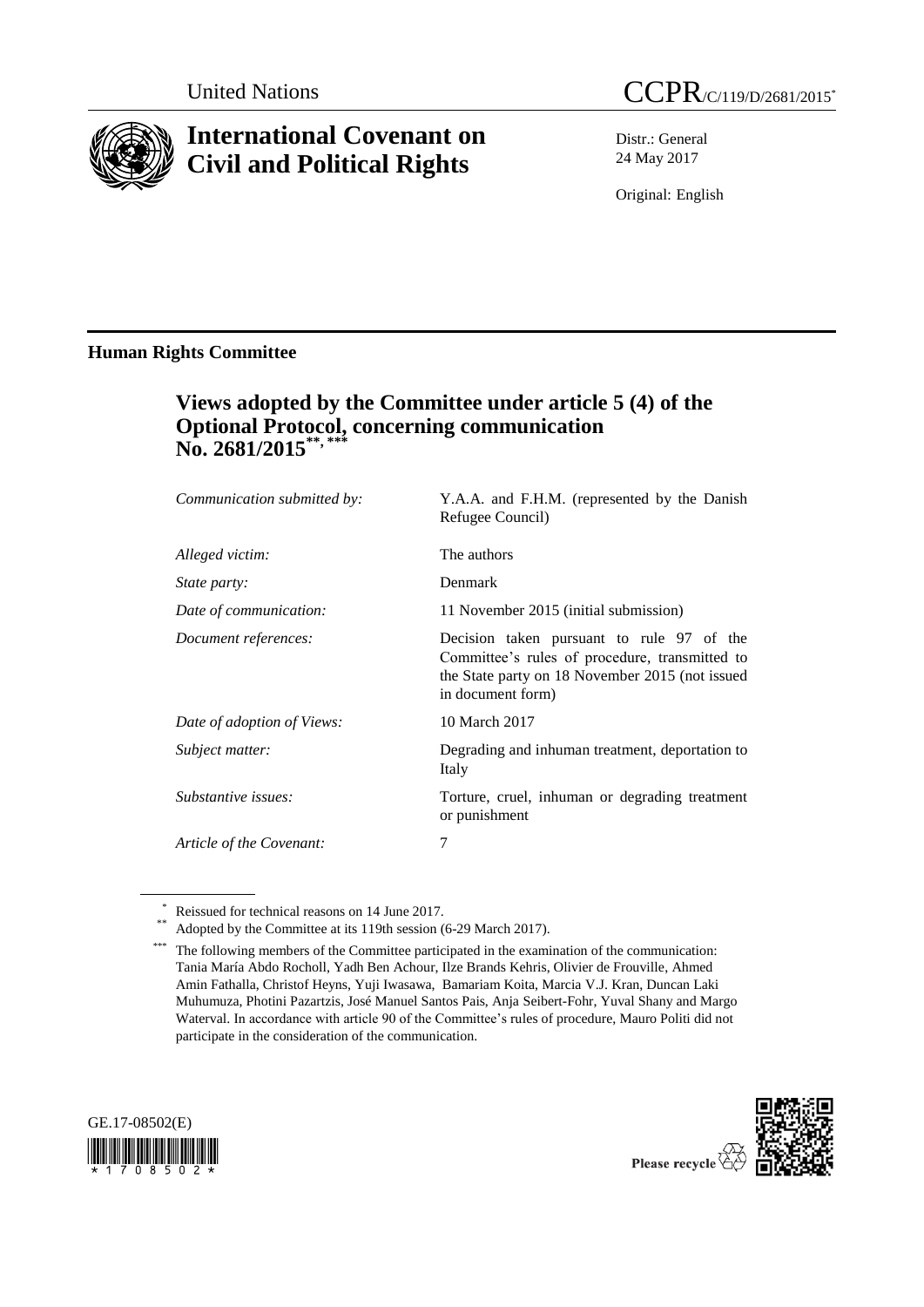1.1 The authors of the communication are Y.A.A., a man born on 3 December 1983, and F.H.M, a woman born on 1 January 1980, both Somali nationals. The authors submit the communication on their own behalf and on behalf of their four minor children: A was born in 2009 in Italy; S was born in 2011 in Italy; SI was born in 2013 in Denmark; and AM was born in 2014 in Denmark. The authors are Somali nationals seeking asylum in Denmark and were scheduled, at the time of the submission of the communication, to be transferred from Denmark to Italy within the Dublin II Regulation.<sup>1</sup> The authors claim that their deportation to Italy would put them and their children at a risk of inhuman and degrading treatment in violation of article 7 of the Covenant. The authors are represented by the Danish Refugee Council. The first Optional Protocol to the Covenant entered into force for Denmark on 23 March 1976.

1.2 On 18 November 2015, pursuant to rule 92 of its rules of procedure, the Committee, acting through its Special Rapporteur on new communications and interim measures, requested the State party to refrain from deporting the authors to Italy while their case was under consideration by the Committee.

1.3 On 13 July 2016, the Committee, acting through the Special Rapporteur, denied the State party's request to lift the interim measures.

#### **The facts as submitted by the authors**

2.1 The authors originate from Mogadishu. F.H.M. originates from the Reer Barawe minority clan and Y.A.A. from the Asraf clan. Both are Muslim. They have four children: the oldest two were born in Italy and the youngest two were born in Denmark.

2.2 The authors fled Somalia together in 2008. F.H.M. fled Somalia after having being subjected to serious harassment owing to her belonging to a minority clan. She claims that her family had been contacted and harassed by clan militia, police and government forces. Y.A.A. fled Somalia owing to a conflict with the Somali authorities and Ethiopian military. He had worked for a Somali television station and, on one occasion, had edited video recordings and pictures of Ethiopian soldiers who had been killed, which were to be broadcasted on the news. Subsequently, he was threatened by an unknown person on several occasions that he would be killed or imprisoned, and accused of being responsible for the broadcast. The authors also fear that their daughters will be subjected to female genital mutilation upon return.

2.3 The authors arrived in Italy in October 2008. Upon arrival in Lampedusa, the authors were accommodated in asylum reception facilities in Bari for a few months. The authors were granted subsidiary protection in January 2009. Their residence permit, which expired on 25 March 2013, has not been renewed, since by that time the authors were residing in Denmark.

2.4 After being granted the residence permit, the authors were ordered to leave the reception facilities in Bari and hand in their asylum identification cards, which had given them access to food in the reception facilities. They were not given any assistance or advice on how to settle or where to go in Italy on a temporary or permanent basis and were advised to leave for other European countries. <sup>2</sup> Facing homelessness, the authors travelled to Finland early in 2009.<sup>3</sup> After four months, the Finnish authorities returned them to Rome.<sup>4</sup>

<sup>1</sup> At the time of the communication, the counsel of the authors had been informed that it was planned to deport the family to Italy "within a few weeks".

<sup>2</sup> In their submission, the authors stated that they had asked the staff for help and were advised to leave for other European countries. No further information is available on the staff.

<sup>&</sup>lt;sup>3</sup> The date was not specified in the submission. However, in the translated version of the decision of the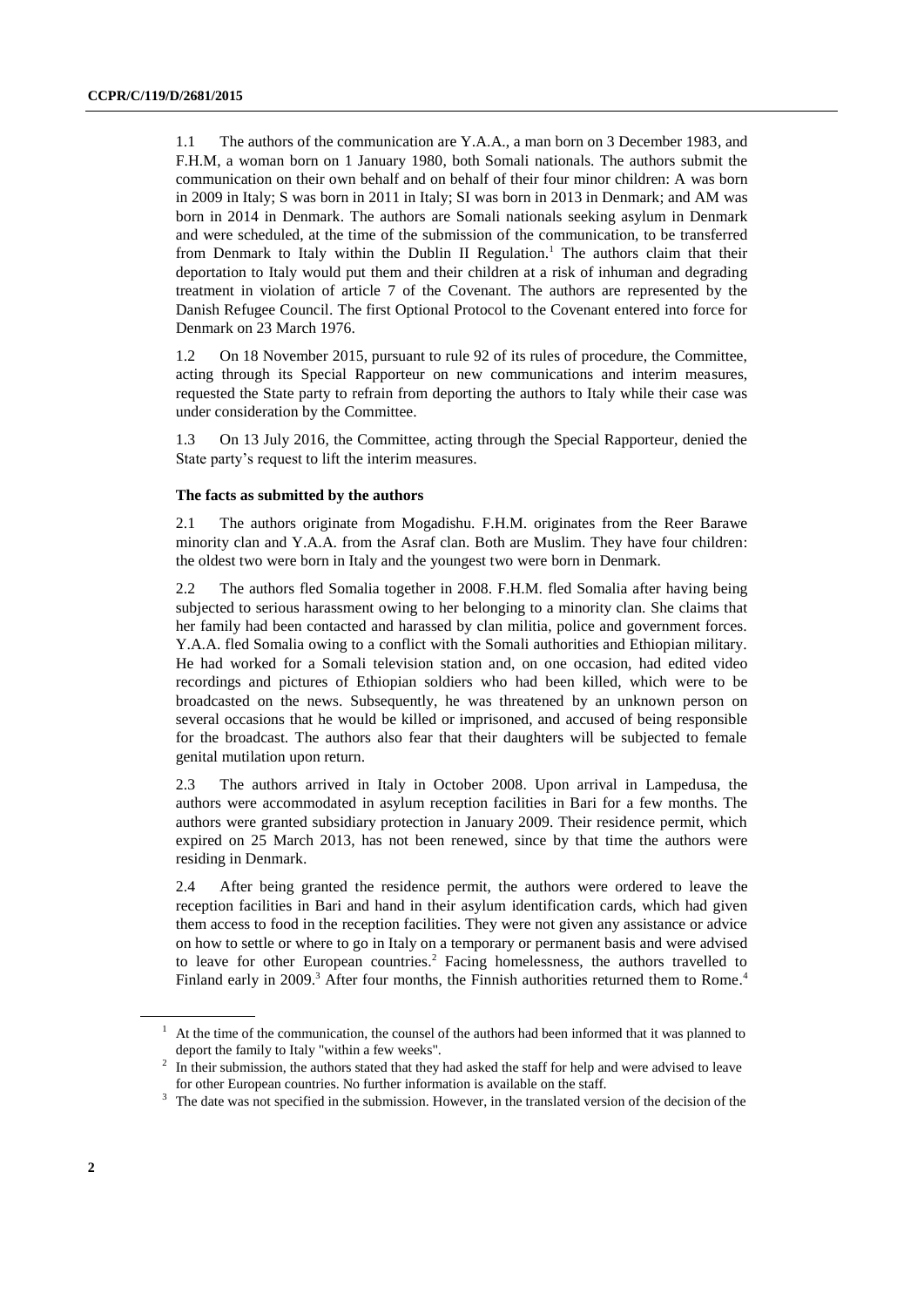Upon arrival at the airport, they were given no assistance or guidance from the Italian authorities.

2.5 Facing homelessness once again, they took advice from other Somali refugees and went to Turin to live in an abandoned clinic occupied by homeless refugees and asylum seekers. The conditions were very poor and lacked basic facilities. There was no water, electricity or heat, and the sanitary facilities were poor. Many of the occupants were often under the influence of alcohol and drugs, and the authors felt unsafe, especially during F.H.M.'s pregnancy in 2009.

2.6 During F.H.M.'s first pregnancy, in 2009, she had no access to health care. When she went into labor, the hospital rejected her because the authors had no official address as they were living at the time in the abandoned building in Turin — and therefore no health cards. A woman from a local communist party who had been assisting refugees helped them and arranged with the hospital that F.H.M. could be admitted during delivery. After the birth of their eldest son, the authors once again faced homelessness and sought shelter in abandoned houses, again in Turin. Owing to a lack of basic facilities and the apparent use of drugs in the house, the authors found it difficult and unsafe to stay there with a toddler.

2.7 When F.H.M. got pregnant again, in 2010, the authors were assisted by the same woman from the communist party, who arranged for them to stay in a room in a student dormitory in Turin. The authors lived in the dormitory for several months. F.H.M. gave birth to their second child in a hospital during that period. Access to the hospital was arranged once again by the woman from the communist party. Shortly after the birth of the second child, the authors were asked to leave the dormitory as it was not intended for families with children. Later, the authors spent nights in churches and were asked during the day to leave.

2.8 During their three years in Turin, the authors were not offered access to housing, social benefits or an integration programme by the Italian authorities. The authors received help from the local branch of the communist party and food from churches. Y.A.A. searched for employment, without success. At his own initiative, he attended free language courses and courses on communication at an institute in Turin for six months.

2.9 Faced with homelessness, and with no access to an integration programme or employment, the authors with their two children travelled to Sweden, where they applied for asylum in April 2012. Their applications were rejected as they had been granted a residence permit by the Italian authorities. When the Swedish authorities planned to deport them to Italy, the authors travelled to Denmark, where they applied for asylum on 28 August 2012. Upon arrival in Denmark, the authors' residence permits in Italy were still valid. F.H.M. gave birth to the authors' third child in February 2013 in Denmark.

2.10 On 4 November 2013, the Danish Immigration Service rejected their application for asylum. The case was sent to the Refugees Appeals Board, which, on 25 February 2014, upheld the decision by the Immigration Service, stating that F.H.M., and consequently Y.A.A., were in need of subsidiary protection owing to the risk of prosecution in Somalia, but that the authors could be returned to Italy in accordance with the principle of first country of asylum. In its decision, the Board stated that, although the residence permit of

Danish Refugee Appeals Board, dated on 25 February 2014, it was stated that the authors had been registered on 20 January 2009.

<sup>&</sup>lt;sup>4</sup> No information is available on the reason for their deportation to Italy from Finland.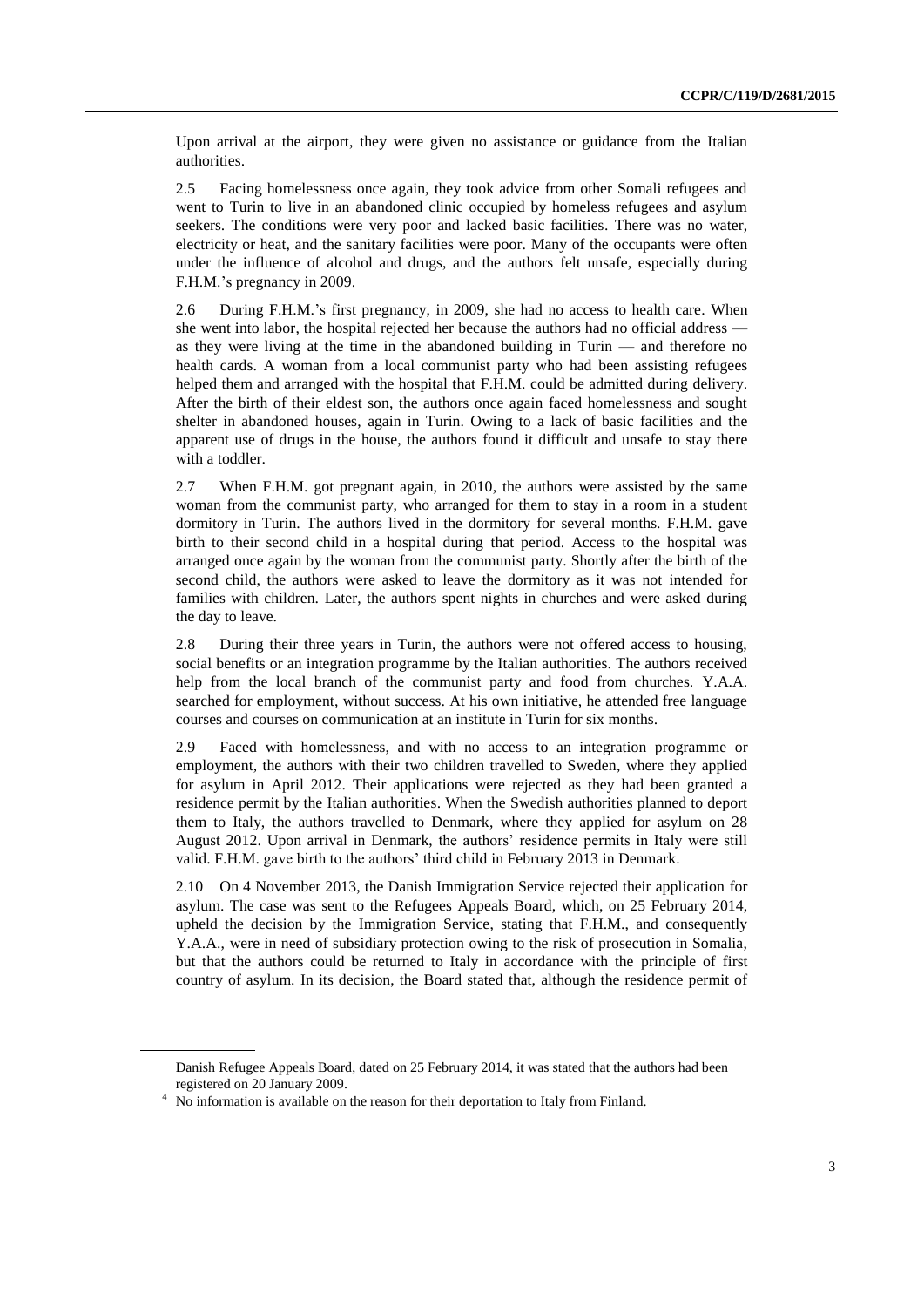the authors was no longer valid, it expected them to be able to enter and stay legally in Italy, while applying for renewal of their expired residence permit.<sup>5</sup>

2.11 As the decision of the Refugees Appeals Board was final, the authors were ordered to leave Denmark. On 8 April 2014, the Danish National Police attempted to deport the authors and their three children to Italy. The authors arrived at the airport in Rome together with six Danish police officers. The Danish police contacted the Italian authorities at the airport and presented the names of the authors and their children and a copy of the Italian confirmation of the subsidiary protection that had been granted to the authors in Italy. After a while, the Italian authorities informed the Danish police that they had not been informed of the authors' arrival and that they would not readily accept their entry. The Italian police informed the Danish police that Italy found it strange that Denmark had not been in contact with Italy regarding the case since a request was made in June 2013 under the Dublin II Regulation. Furthermore, the subsidiary protection had expired and had not been renewed. The authors and their children were returned to Denmark the same day.

2.12 Subsequently, the Danish police made no other attempts to deport the authors to Italy. Upon return to Denmark, Y.A.A. contacted the Danish Immigration Service for help, and his request was forwarded to the Refugees Appeals Board as a request to reopen the case. On 2 July 2014, the Board requested the police to comment on whether it regarded the deportation of the authors to Italy as possible. On September 2014, F.H.M. gave birth to the authors' fourth child, in Denmark.

2.13 On 24 March 2015, the Danish Refugee Council requested the Refugees Appeals Board to reopen the case. The Council made reference to the fact that the authors had been denied entry in Italy and that the Danish police had not made any efforts to deport the authors in the previous year.

2.14 On 14 April 2015, the Danish police informed the Refugees Appeals Board that they found it difficult to imagine that a deportation to Italy would become possible. On 1 June 2015, the Board once again requested the Danish police to comment on whether or not deportation of the authors would be possible or should be regarded as pointless. On 8 June 2015, the police requested the Ministry of Justice to assist it in its reply to the Board. On 30 June 2015, the police informed the Board that, on 11 June 2015, the Ministry of Justice had sent a request for consultation to the Italian authorities regarding the issue of return of foreign nationals to Italy and the possibility of renewing expired residence permits in Italy. On 21 July 2015, the Board decided not to reopen the case and made reference to the fact that the Ministry was at that time in contact with the Italian authorities. The decision of the Board was final and could not be appealed before a court.

2.15 Subsequently, the Refugee Appeals Board has informed the Danish Refugee Council by telephone that they had received a reply from the Italian authorities through the Danish police, dated 8 August 2015, and that the Italian authorities would now accept the entry of the family.

#### **The complaint**

3.1 The authors allege that their deportation to Italy will put them and their four children at risk of inhuman and degrading treatment contrary to the best interest of the child, in violation of article 7 of the Covenant, as they would face homelessness, destitution and

<sup>&</sup>lt;sup>5</sup> In the decision, the Refugees Appeals Board refers to the information on Italian immigration rules as reproduced in European Court of Human Rights, *Mohammed Hussein and Others v. the Netherlands and Italy*, application 27725/10, 2 April 2013.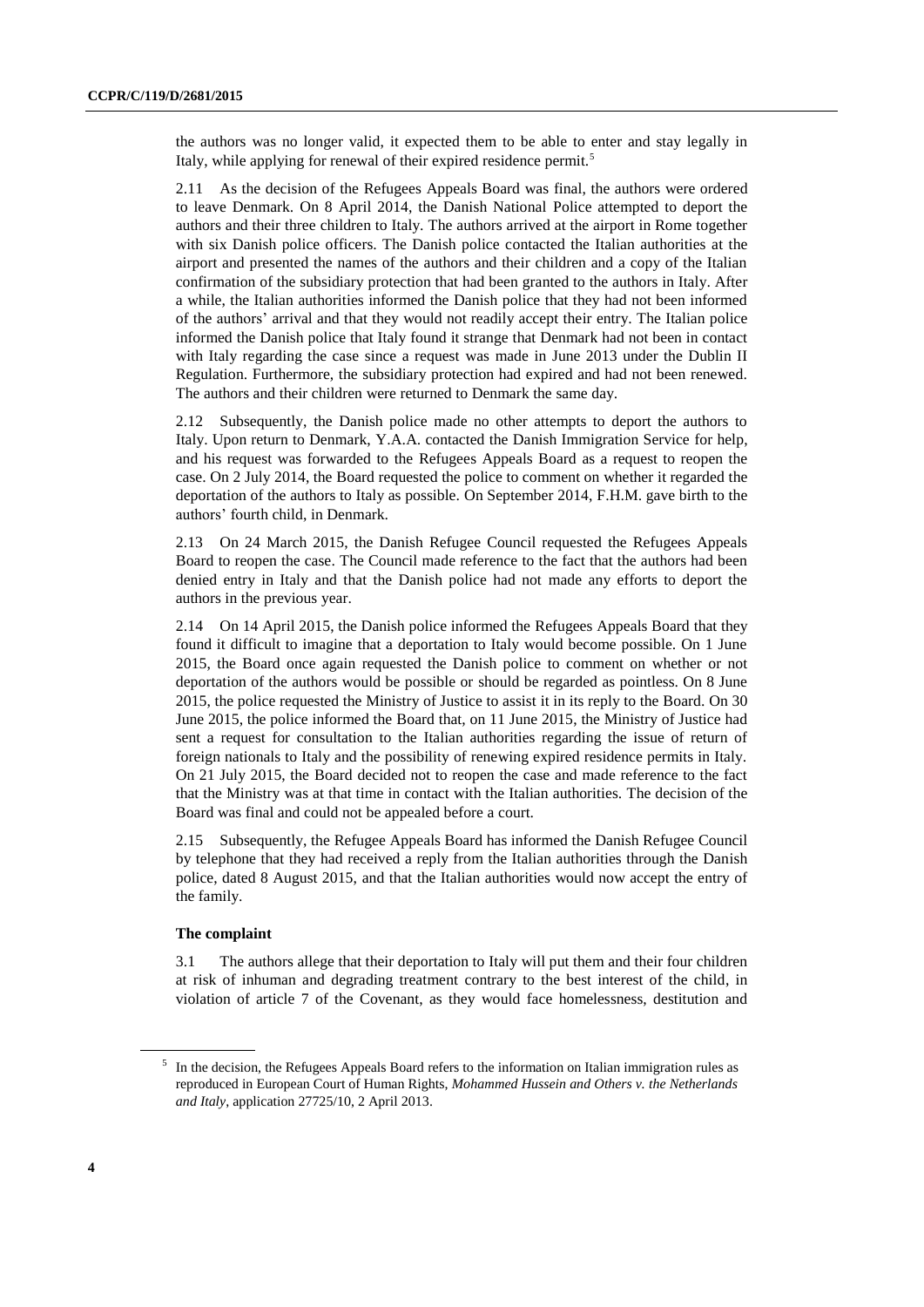limited access to health care. The authors further indicate that they must be regarded as extremely vulnerable as they have four children, the youngest of whom is two years old.

3.2 The authors submit that, after they were granted subsidiary protection in January 2009, they were unable to find shelter, work or any durable humanitarian solution in Italy for themselves and their children. They had great difficulties in finding medical care during pregnancy and birth. Facing homelessness, they lived in abandoned buildings with other refugees and asylum seekers, where there were no sanitary facilities and where alcohol was consumed openly.

3.3 The authors further allege that the reception conditions in Italy for refugees and asylum seekers with valid or expired residence permits do not comply with international obligations of protection.<sup>6</sup> Furthermore, they submit that international protection seekers returning to Italy who previously had been granted a form of protection and had benefitted from the reception system when they lived there were no longer entitled to accommodation in reception facilities in Italy.<sup>7</sup> They state that their experience indicates systemic failures regarding basic support for asylum seekers and refugees in Italy, especially members of vulnerable groups. They indicate that asylum seekers in Italy experience severe difficulties in gaining access to health services.<sup>8</sup>

3.4 The authors submit that their circumstances are in contrast with those in the case of Mohammed Hussein and others v. the Netherlands and Italy,<sup>9</sup> because they have already experienced being transferred from Finland to Italy, at which time they neither received upon arrival or later  $-$  any assistance from the Italian authorities in securing the basic needs of the family, namely, shelter, food or medical assistance at birth, nor given any assistance in finding work or housing or to help them integrate into Italian society.

3.5 The authors state that the decision by the European Court of Human Rights in *Tarakhel v. Switzerland*<sup>10</sup> is relevant to the present case, as it refers to the living conditions and difficulties in finding shelter for asylum seekers and beneficiaries of international protection in Italy. The authors note that, in its decision, the Court required Switzerland to obtain assurances from its Italian counterparts that the applicants — a family — would be

<sup>6</sup> The authors refer to the Swiss Refugee Council, *Reception conditions in Italy: Report on the current situation of asylum seekers and beneficiaries of protection, in particular Dublin returnees* (Bern, October 2013), p. 11, available from www.refworld.org/pdfid/5315872c4.pdf; Asylum Information Database (AIDA), "Country report: Italy" (May 2013), p. 34, available from www.asylumineurope.org/reports/country/italy; Council of Europe, "Report by Nils Muiznieks, Commissioner for Human Rights of the Council of Europe, following his visit to Italy from 3 to 6 July 2012", 18 September 2012, p. 150, available from [https://rm.coe.int/16806db861.](https://rm.coe.int/16806db861)

<sup>7</sup> The authors refer to the European Network for technical cooperation of the application of the Dublin II Regulation, *Dublin II Regulation: National report on Italy*, 19 December 2012, available from www.refworld.org/pdfid/514054492.pdf; "Country report: Italy" (see footnote 6 above), p. 37; United States of America, Department of State, "Country Reports on Human Rights Practices for 2012: Italy" (April 2013), available from

www.state.gov/j/drl/rls/hrrpt/2012humanrightsreport/index.htm#wrapper; *Reception conditions in Italy* (see footnote 6 above), pp. 4-5; and Jesuit Refugee Service Europe, *Protection Interrupted: The Dublin Regulation's impact on asylum seekers' protection*, June 2013, pp. 152 and 161, available from www.jrs.net/assets/Publications/File/protection-Interrupted\_JRS-Europe.pdf.

<sup>&</sup>lt;sup>8</sup> The authors refer to "Report by Nils Muiznieks", pp. 143 and 160; and "Country report: Italy", pp. 4-5 and 45-46 (see footnote 6 above).

<sup>9</sup> The author refers to European Court for Human Rights, *Mohammad Hussein and Others v. the Netherlands and Italy*, application No. 27725/10, decision adopted on 2 April 2013.

<sup>10</sup> European Court of Human Rights, *Tarakhel v. Switzerland,* application No. 29217/12, judgment adopted on 10 September 2014.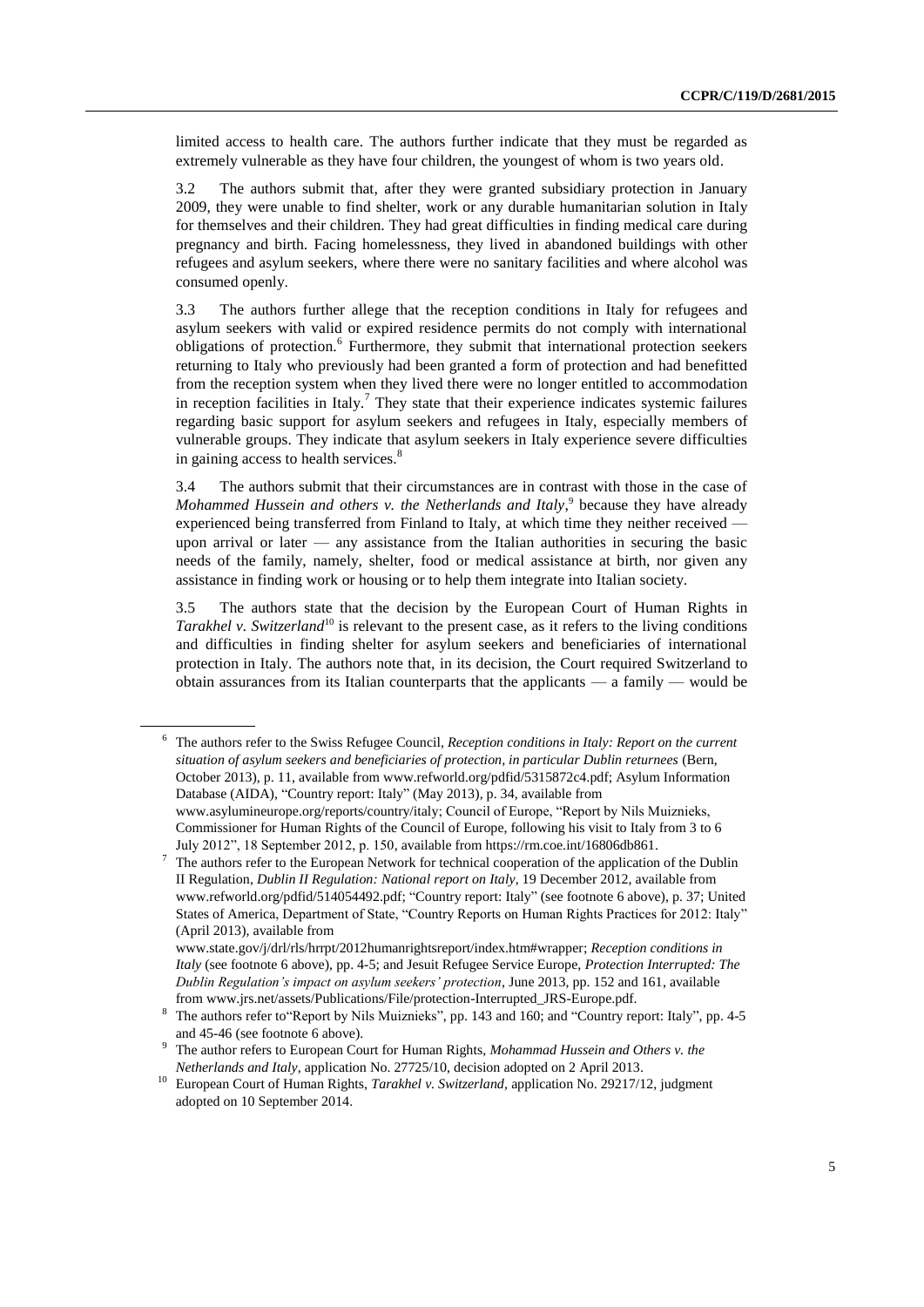received in facilities and conditions adapted to the age of the children; and that, if such assurances were not made, Switzerland would be violating article 3 of the Convention for the Protection of Human Rights and Fundamental Freedoms by transferring them there. The authors argue that, in the light of that finding, the harsh conditions faced by asylum seekers and beneficiaries of international protection returning to Italy would also fall within the scope of article 3 of the Convention and article 7 of the Covenant. They therefore reiterate that their deportation to Italy would amount to a violation of article 7 of the Covenant. They further submit that the decision in *Tarakhel v. Switzerland* indicates that individual guarantees, such as ensuring that children who are returned do not face destitution or harsh accommodation conditions, are necessary.

#### **State party's observations**

4.1 On 18 May 2016, the State party submitted its observations on the admissibility and merits of the communication. The State party describes the structure, composition and functioning of the Refugees Appeals Board, as well as the legislation applying to cases related to the Dublin Regulation.<sup>11</sup>

4.2 With regard to the admissibility and merits of the communication, the State party argues that the authors have failed to establish a *prima facie* case for the purpose of admissibility under article 7 of the Covenant. In particular, it has not been established that there are substantial grounds for believing that the authors and their children will be in danger of being subjected to torture or to cruel, inhuman or degrading treatment or punishment in Italy. The communication is therefore manifestly unfounded and should be declared inadmissible. It follows from the Committee's jurisprudence that States parties are under an obligation not to extradite, deport, expel or otherwise remove a person from their territory where the necessary and foreseeable consequence of the deportation would be a real risk of irreparable harm, such as that contemplated by article 7 of the Covenant, whether in the country to which removal is to be effected or in any country to which the person may subsequently be removed. The Committee has also indicated that the risk must be personal and that there is a high threshold for providing substantial grounds to establish that a real risk of irreparable harm exists. $^{12}$ 

4.3 The State party notes that the authors have not provided any essential new information or views on their circumstances beyond the information already relied upon during the asylum proceedings, and the Refugees Appeals Board had already considered that information in its decision of 25 February 2014. The State party submits that the Committee cannot be an appellate body that reassesses the factual circumstances advocated by the authors in their asylum application before the Danish authorities and it must give considerable weight to the findings of fact made by the Refugees Appeals Board, which is better placed to assess the factual circumstances of the authors' case. Furthermore, the State party makes reference to the Committee's jurisprudence, according to which "it is generally for the organs of State parties to examine the facts and evidence of the case, unless it can be established that such an assessment was arbitrary or amounted to a manifest error or denial of justice".<sup>13</sup>

<sup>&</sup>lt;sup>11</sup> See communication No. 2379/2014, *Obah Hussein Ahmed v. Denmark*, Views adopted on 8 July 2016, paras. 4.1-4.3.

<sup>12</sup> The State party refers to communication No. 2007/2010*, J.J.M. v Denmark*, Views adopted on 26 March 2014, para. 9.2.

<sup>&</sup>lt;sup>13</sup> The State party refers to communications No. 2426/2014, *N. V. Denmark*, Views adopted on 23 July 2015, para. 6.6; No. 2272/2013, *P.T v. Denmark*, Views adopted on 1 April 2015, para. 7.3; No. 2393/2014, *K v. Denmark*, Views adopted on 16 July 2015, paras. 7.4 and 7.5; No. 2186/2012,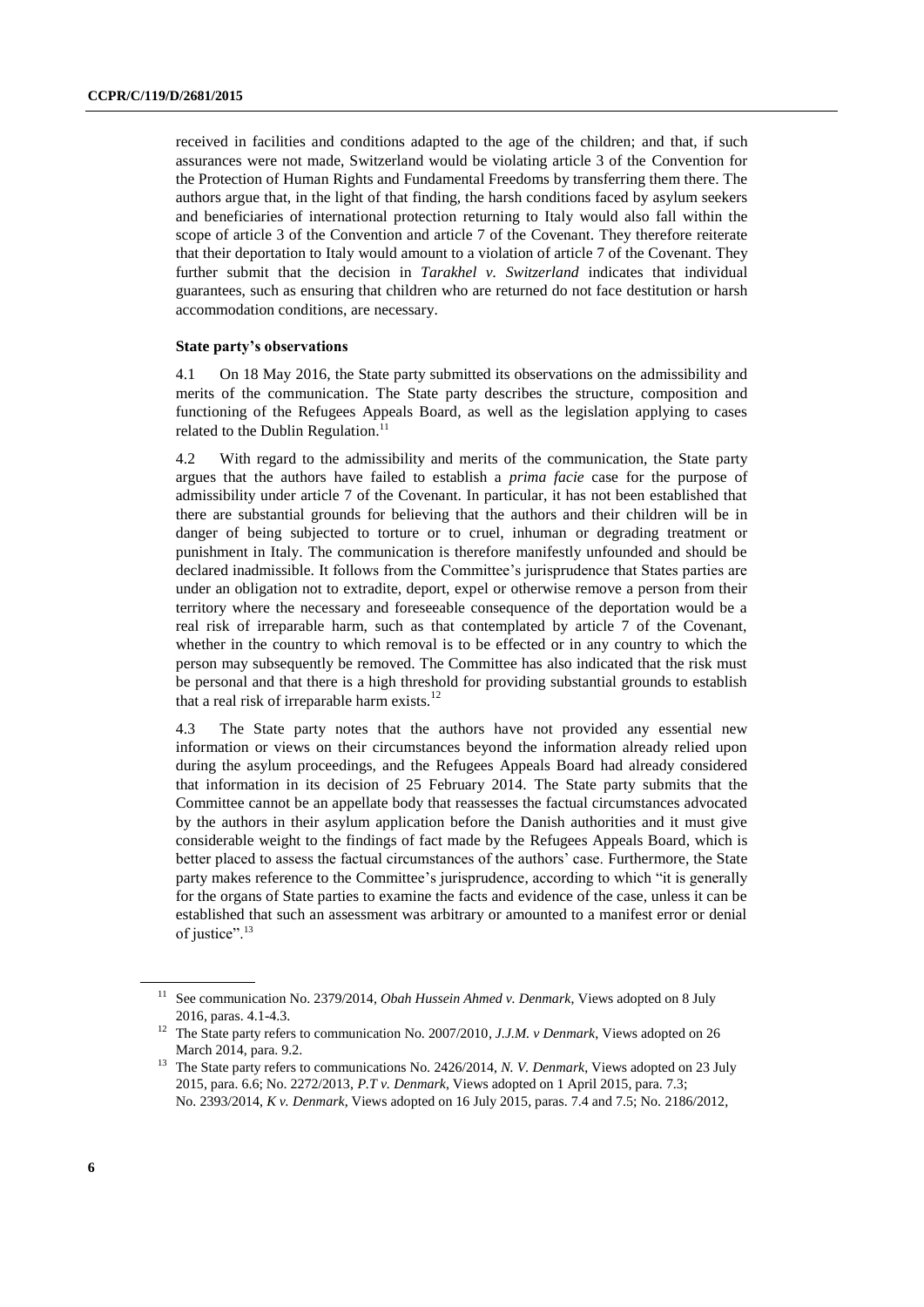4.4 The State party further submits that the Refugees Appeals Board found that the authors had previously been granted subsidiary protection in Italy and could return to Italy and stay there lawfully with their children; therefore, Italy is considered the "country of first asylum", which justifies the refusal by the Danish authorities to grant them asylum, in accordance with section 7 (3) of the Aliens Act. The State party further submits that the Board requires as an absolute minimum that the asylum seeker or refugee is protected against refoulement from the country of first asylum. It also must be possible for him/her to enter lawfully and to take up lawful residence in the country of first asylum, and his/her personal integrity and safety must be protected. This concept of protection also includes a certain social and economic element since asylum seekers must be treated in accordance with basic human standards. However, it cannot be required that the relevant asylum seekers will have completely the same social living standards as the country's own nationals. The core of the protection concept is that the persons must enjoy personal safety both when they enter and when they stay in the country of first asylum. Moreover, the State party notes that Italy is bound by the Convention for the Protection of Human Rights and Fundamental Freedoms and the Covenant.

4.5 Furthermore, the State party observes that F.H.M.'s alleged lack of access to health care and medical treatment in Italy is based solely on the authors' unsubstantiated information. The State party indicates that asylum seekers and beneficiaries of international protection enjoy the same right to medical treatment as Italian nationals; they must enrol in the national health service in Italy and are entitled to benefit from free health-care services on the basis of a self-declaration of destitution to be presented to local health board.<sup>14</sup>

4.6 The State party notes that the authors' claims that they risk homelessness and will not receive the necessary assistance for the Italian authorities if deported to Italy appear unsubstantiated, and the information is not consistent with the general background information available on living conditions for asylum seekers and refugees in Italy. The State party observes that, according to their statements, the authors were offered a room in a hall of residence for some months, and Y.A.A. attended free language classes and studied at the University of Turin for six months.

4.7 The State party further refers to the judgment of the European Court of Human Rights in *Mohammed Hussein and Others v. the Netherlands and Italy*, and states that it is applicable to the present communication. In that ruling, the Court stated that the assessment of a possible violation of article 3 of the Convention for the Protection of Human Rights and Fundamental Freedoms must be rigorous and should analyse the conditions in the receiving country against the standards established by that provision of the Convention. In particular, the Court indicated that "in the absence of exceptionally compelling humanitarian grounds against removal, the fact that the applicant's material and social living conditions would be significantly reduced if he or she were to be removed from the contracting State is not sufficient in itself to give rise to breach of article 3". Furthermore, the State party considers that it cannot be inferred from the judgment of the Court in *Tarakhel v. Switzerland* that individual guarantees must be obtained from Italian authorities in the case at hand, as the authors have already been granted subsidiary protection in Italy, while in *Tarakhel v. Switzerland* the authors' application for asylum in Italy was still pending when the case was reviewed by the Court.

7

*Mr. X and Ms. X v. Denmark*, Views adopted on 22 October 2014, para. 7.5; and No. 2329/2014, *Z v. Denmark*, Views adopted on 15 July 2015, para. 7.4.

<sup>&</sup>lt;sup>14</sup> The State party refers to AIDA, "Country report: Italy" (January 2015), available from [www.asylumineurope.org/sites/default/files/report-download/aida\\_italy\\_thirdupdate\\_final\\_0.pdf.](http://www.asylumineurope.org/sites/default/files/report-download/aida_italy_thirdupdate_final_0.pdf)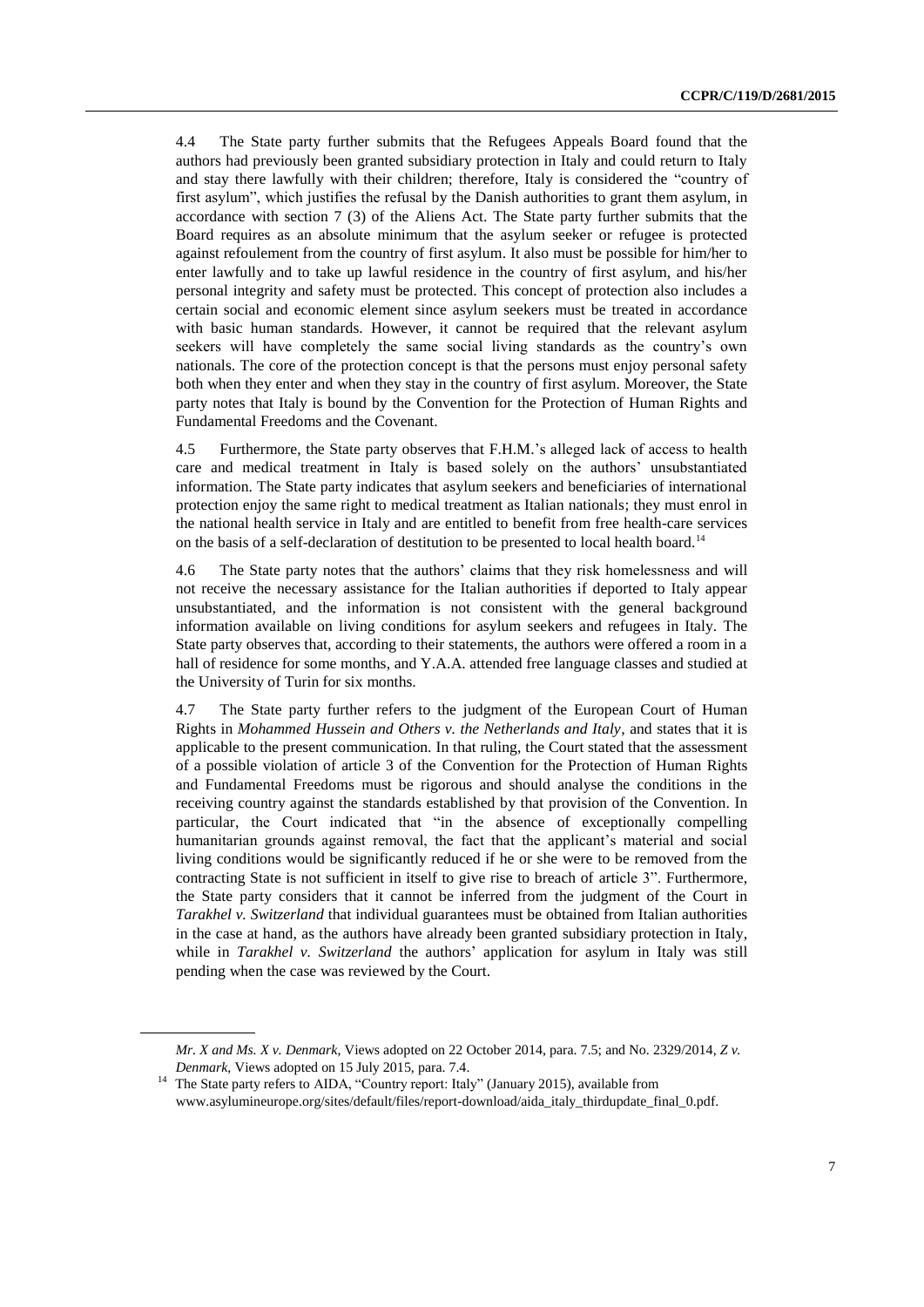4.8 The State party also submits that the authors' circumstances are in contrast with those in the Views adopted by the Committee in *Warda Osman Jasin et. al. v. Denmark*. 15 The State party notes that, in the present case, the authors had been already in possession of residence permits for Italy, which expired on 25 March 2013, when they applied for asylum in Denmark on 28 August 2012. The State party further submits that the fact that the authors left Italy and placed themselves in a situation whereby their residence permits expired does not mean that they can be considered asylum seekers today.<sup>16</sup>

#### **Author's comments on the State party's observations**

5.1 On 4 July 2016, the authors submitted their comments on the State party's observations. The authors submit that they have adequately explained the reasons for which they fear that their deportation to Italy would result in a breach of article 7 of the Covenant and consider that their claims in this regard have been duly substantiated. The authors further submit that the Refugees Appeals Board assessment falls short of the requirements of an individualized assessment of the risk that they would face if deported to Italy. The authors note that, during their stay in Italy, when they had residence permits, they lived in an abandoned clinic, which lacked the most basic facilities, such as water and electricity. Only for a few months during F.H.M.'s second pregnancy were the family offered a room in a student dormitory. When she first went into labour, she was rejected by a hospital, and only with the intervention of an influential local person was she accepted into the hospital to give birth. During her pregnancy, she had no access to health care. The authors lived off food provided by the church. For three years, the authors were not offered access to housing, social benefits or integration programmes from the Italian authorities, although Y.A.A. did attend language and communication courses for a while, and they were faced with intolerable living conditions during almost their entire time in Italy.

5.2 The authors further indicate that asylum seekers and beneficiaries of international protection in Italy often face the same severe difficulties in finding basic shelter, access to health-care facilities and food. The authors quote a report by the United States of America Department of State on Italy, which states:

Authorities set up temporary centers to house mixed-migrant populations, including refugees and asylum seekers but could not keep pace with the high number of arrivals … Non-governmental organizations reported thousands of legal and irregular foreigners, including migrants and refugees, lived in abandoned buildings in Rome and other major cities and had limited access to public services. The press reported limited health care, inadequate and overcrowded facilities, and a lack of access to legal counselling and basic education. Representatives of the Office of the United Nations High Commissioner for Refugees, the International Organization for Migration, and other humanitarian organizations denounced inhuman living conditions, in particular overcrowding, in reception centers.<sup>17</sup>

The authors also refer to a report by the organization Médecins Sans Frontières that states that:

<sup>15</sup> Communication No. 2360/2014, *Warda Osman Jasin et. al. v. Denmark*, Views adopted on 22 July 2015.

<sup>16</sup> Ibid. para. 8.4.

<sup>&</sup>lt;sup>17</sup> United States of America, Department of State, "Country Report on Human Rights Practices in Italy for 2016", p. 11. Available from https://www.state.gov/documents/organization/265646.pdf.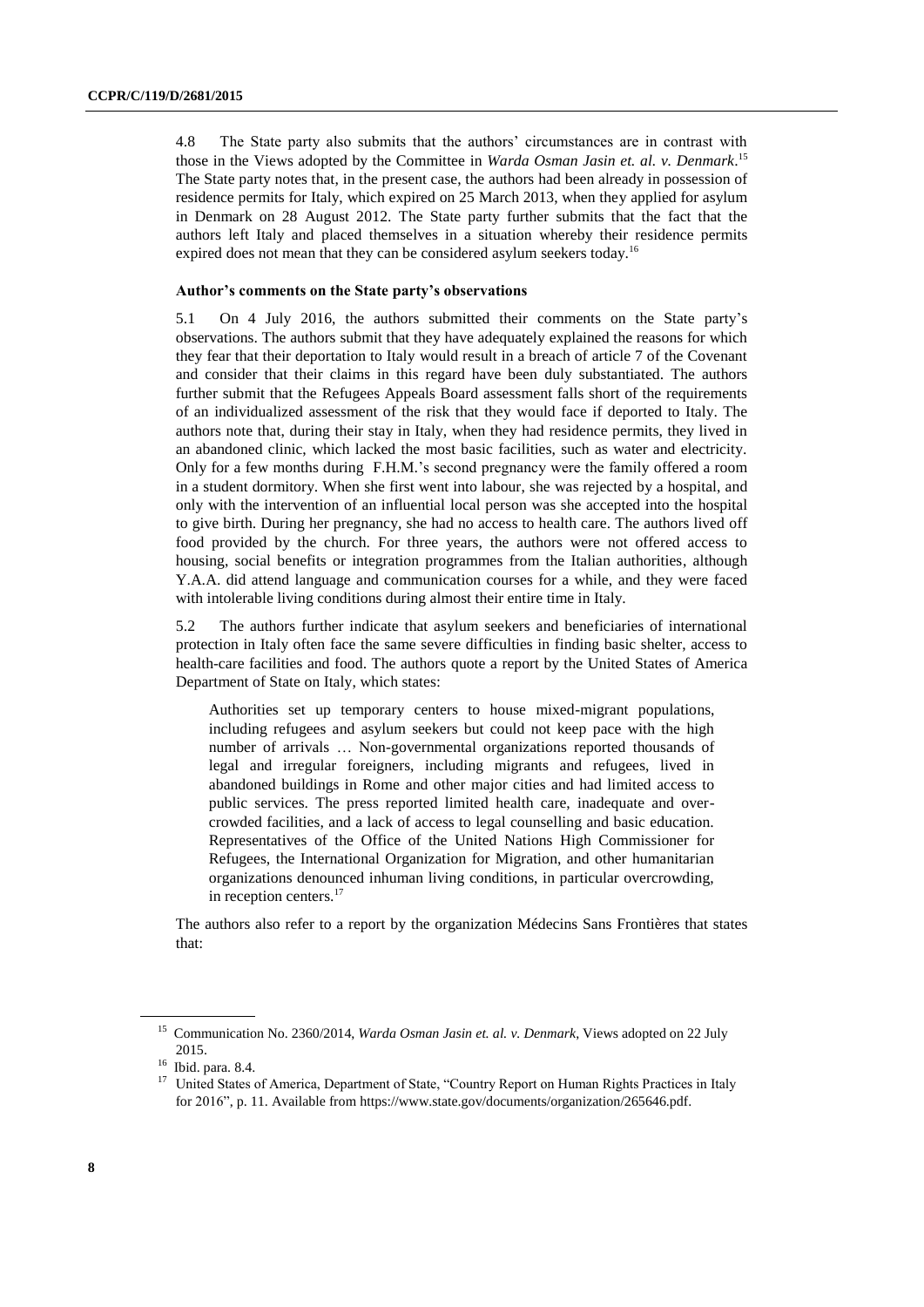Although according to Italian legislation asylum seekers and refugees are entitled to the registration with the National Health Service and to medical assistance in the same way as Italian citizens, the access to this right is seriously limited by the conditions of social marginalization that this population experiences in our country, in particular inside informal settlements … The renewal of the permit to stay, especially for humanitarian reasons, is made difficult by the police stations, which request municipal residence registration or domicile, even though no legal norm dictates it. According to police, domicile must be demonstrated through a renting contract, or at least a letter of hospitality by the owner or the tenant of the property. Lacking one and the other, and if the police refuses a letter of fictitious domicile by supporting organizations, migrants can only resort to "buy" a fake renting contract or another domicile document, or renew their permit in less restrictive police stations, sometimes in provinces or regions other than the actual living area: in this way access to general practitioners and paediatrician in the areas where refugees actually live is prevented as registration to National Health Service depends on the domicile listed in the permit to stay.<sup>18</sup>

5.3 The authors also refer to the Committee's Views on *Warda Osman Jasin et al. v. Denmark*, in which the Committee emphasized the need to give sufficient weight to the real and personal risk a person might face if removed. The authors indicate that the State party has failed to obtain specific assurances from Italy vis-à-vis the following: (a) acceptance of the authors' return; (b) renewal of the authors' residence permits; (c) guarantee against deportation of the authors to Somalia; and (d) conditions adapted to the authors' family and children. The authors submit that this requires an individualized assessment of the risk faced by the person, rather than reliance on general reports and on the assumption that, having been granted subsidiary protection in the past, he or she would in principle be entitled to work and receive social benefits. They further claim that the Refugees Appeals Board failed to make a sufficiently individualized assessment of the risk that the authors will face in Italy. Moreover, the application of an unreasonably high threshold for substantial grounds for establishing that a real risk of irreparable harm exists renders the Board's decision both unreasonable and arbitrary. Furthermore, the authors claim that they already experienced intolerable living conditions in Italy while they held a valid residence permit. The available background information substantiates the existence of intolerable living conditions for both refugees and asylum seekers and the lack of support from the Italian authorities, and gives substantial reasons to believe there is a real risk that the authors will again face such conditions if they are deported to Italy.

#### **Issues and proceedings before the Committee**

#### *Consideration of admissibility*

6.1 Before considering any claims contained in a communication, the Committee must, in accordance with rule 93 of its rules of procedure, decide whether or not it is admissible under the Optional Protocol.

6.2 The Committee notes, as required by article 5 (2) (a) of the Optional Protocol, that the same matter is not being examined under any other international procedure of investigation or settlement.

<sup>&</sup>lt;sup>18</sup> See Médecins Sans Frontières, *Out of Sight: Asylum seekers and refugees in Italy: Informal settlement and social marginalization*, March 2016, p. 14.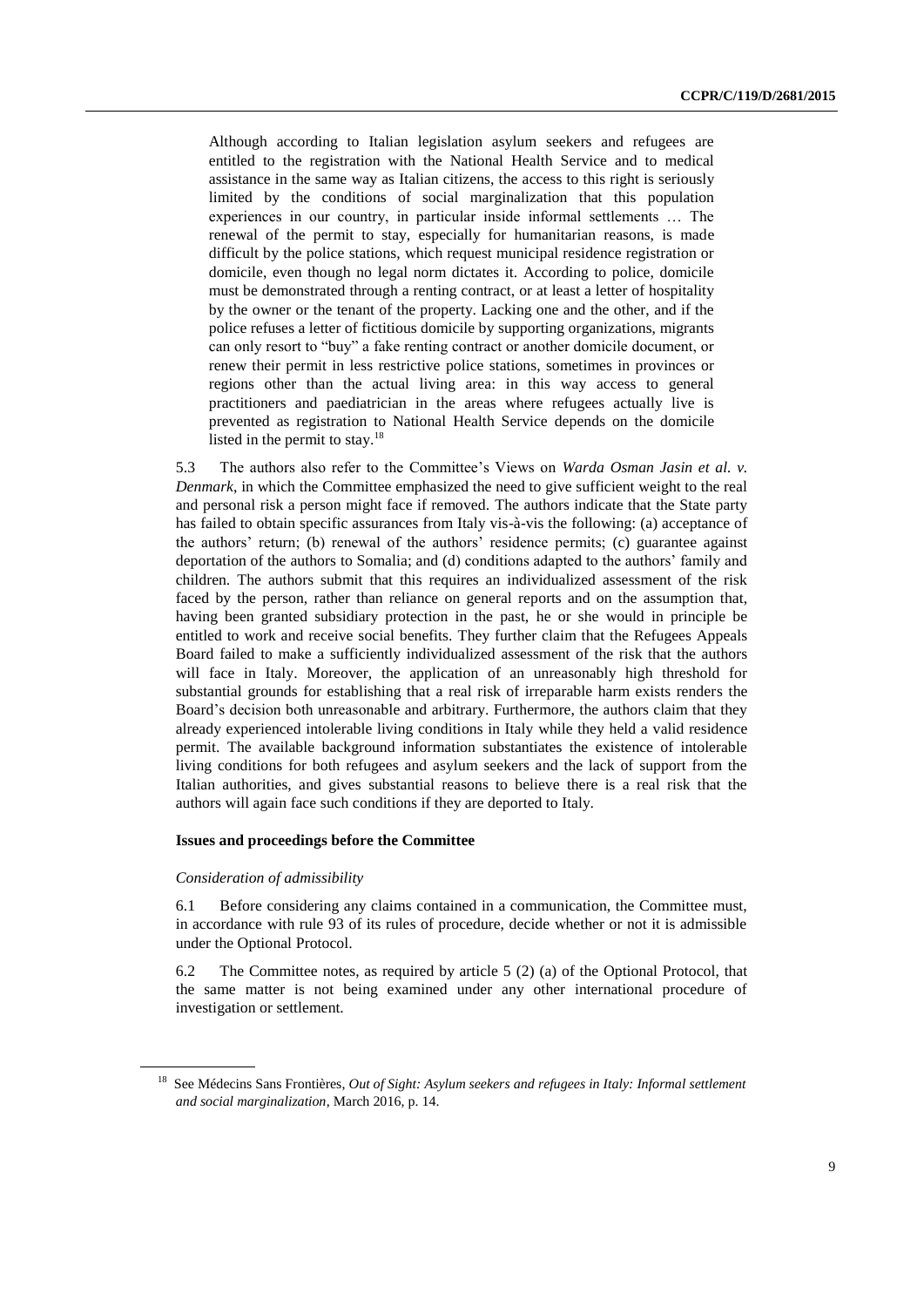6.3 The Committee notes the authors' claim that they have exhausted all effective domestic remedies available to them. In the absence of any contrary information by the State party in that connection, the Committee considers that the requirements of article 5 (2) (b) of the Optional Protocol have been met.

6.4 The Committee notes the State party's challenge to the admissibility of the communication on the grounds that the authors' claim under article 7 of the Covenant is unsubstantiated. However, the Committee considers that, in the light of its past jurisprudence in cases pertaining to the Dublin II Regulation,<sup>19</sup> the real difficulties encountered by the authors when they had previously lived in Italy, the very young age of their four children and the information before the Committee on the limited nature of the assurances issued by the authorities in Italy, it cannot regard the communication as clearly lacking in substance. Accordingly, the Committee declares the communication admissible insofar as it raises issues under article 7 of the Covenant, and proceeds to its consideration on the merits.

#### *Consideration of the merits*

7.1 The Committee has considered the communication in the light of all the information made available to it by the parties, as provided for under article 5 (1) of the Optional Protocol.

7.2 The Committee notes the authors' claim that deporting them and their four children to Italy, based on the Dublin Regulation principle of first country of asylum, would expose them to a risk of irreparable harm in violation of article 7 of the Covenant. The authors base their arguments, inter alia, on the actual treatment they received after they had been granted a residence permit in Italy and on the general conditions of reception for asylum seekers and beneficiaries of international protect in Italy, as mentioned in various reports. The Committee notes the authors' argument they would face homelessness, destitution and limited access to health care, as demonstrated by their experience after they had been granted subsidiary protection in January 2009. The Committee further notes the authors' submission that, since they had already benefitted from the reception system when they first arrived in Italy, and as they had already been granted a form of protection, they would have no access to accommodation in the reception facilities.<sup>20</sup>

7.3 The Committee recalls paragraph 12 its general comment No. 31 (2004) on the nature of the general legal obligation imposed on States parties to the Covenant, in which it refers to the obligation of States parties not to extradite, deport, expel or otherwise remove a person from their territory, where there are substantial grounds for believing that there is a real risk of irreparable harm, such as that contemplated by article 7 of the Covenant, which prohibits cruel, inhuman or degrading treatment. The Committee has also indicated that the risk must be personal and that the threshold for providing substantial grounds to establish that a real risk of irreparable harm exists is high.<sup>21</sup> The Committee further recalls its

<sup>19</sup> See, for example, *Warda Osman Jasin et al. v. Denmark* (footnote 16 above); communications No. 2409/2014, *Abdilafir Abubakar Ali et al v. Denmark*, Views adopted on 29 March 2016; and No 2608/2015, *R.A.A. and Z. M. v. Denmark*, Views adopted on 28 October 2016.

<sup>20</sup> See *Dublin II Regulation: National report on Italy* (see footnote 7 above); "Country report: Italy" (see footnote 6 above), p. 37;"Country Reports on Human Rights Practices for 2012: Italy" (see footnote 7 above); *Reception conditions in Italy* (see footnote 6 above), pp. 4-5; and *Protection Interrupted* (see footnote 7 above), pp. 152 and 161.

<sup>21</sup> See communications No. 2007/2010, *X v. Denmark*, Views adopted on 26 March 2014, para. 9.2; No. 692/1996, *A.R.J. v. Australia,* Views adopted on 28 July 1997, para. 6.6; and No. 1833/2008*, X. v. Sweden*, Views adopted on 1 November 2011, para. 5.18.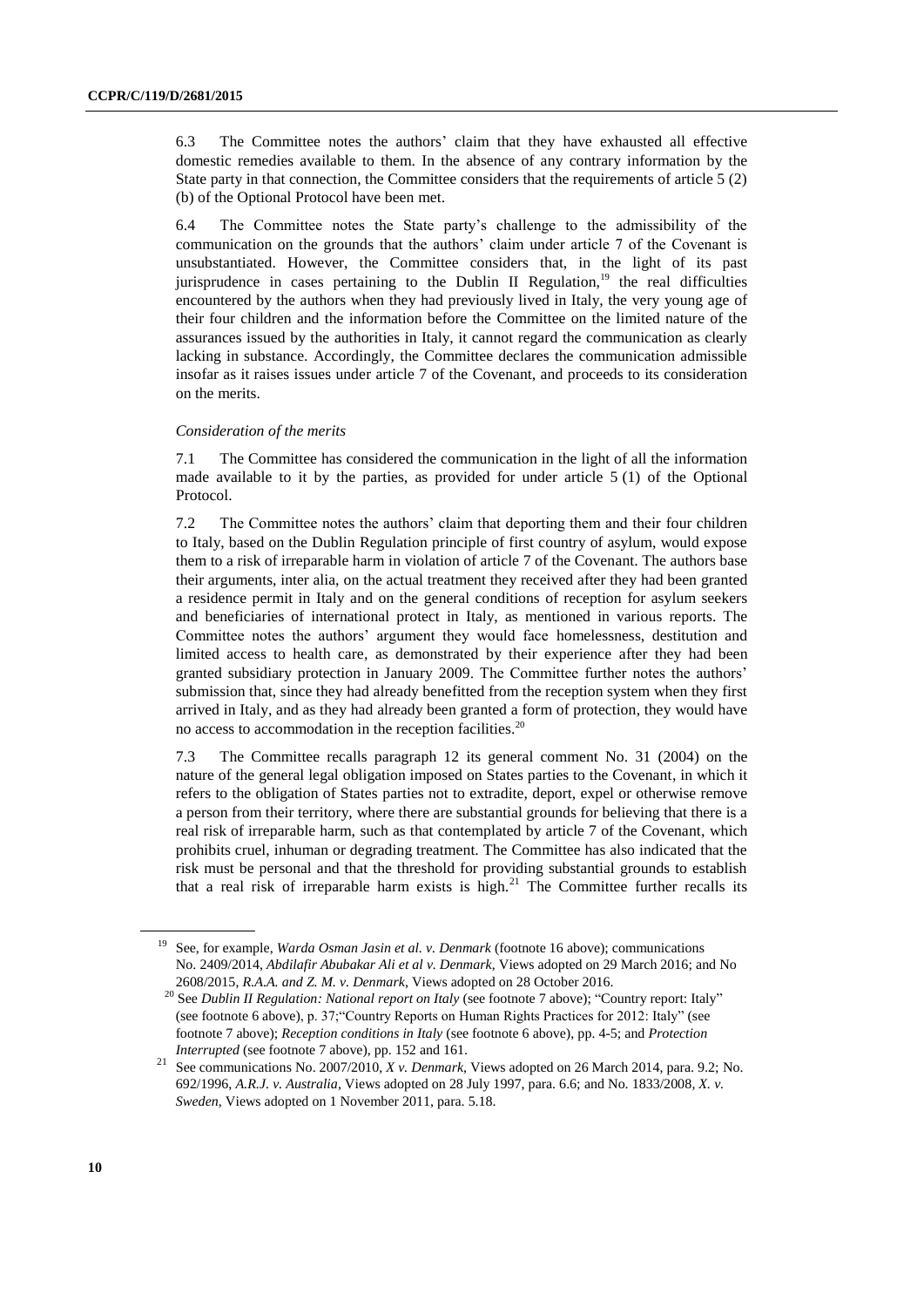jurisprudence that considerable weight should be given to the assessment conducted by the State party and that it is generally for the organs of the States parties to the Covenant to review and evaluate facts and evidence in order to determine whether such risk exists, $2^2$ unless it is found that the evaluation was clearly arbitrary or amounted to a denial of justice.<sup>23</sup>

7.4 The Committee notes that, according to the authors, after they received their subsidiary protection, they faced homelessness and lived in an abandoned building with other refugees without adequate sanitary facilities and where alcohol was consumed openly, and were not able to find work. The Committee also notes the authors' submissions that F.H.M. had serious difficulties in gaining access to health care during her pregnancy and the birth of their two children in Italy and that, when the author went into labour, the hospital rejected her since the authors did not have a health card because they lacked an official address. She was only able to be admitted to the hospital after an arrangement with the hospital was made by a third person, who was involved in assisting refugees. The Committee further notes that, after the authors went to Finland and were returned to Italy, they were not offered access to housing, medical care, social benefits or an integration programme by the Italian authorities. The Committee notes that, in 2012, the authors went to Sweden and then to Denmark, where they requested asylum in August 2012.

7.5 The Committee takes note of the various reports submitted by the authors. Furthermore, it notes that recent reports have highlighted the lack of available places in the reception facilities in Italy for asylum seekers and returnees under the Dublin II Regulation. The Committee notes in particular the authors' submission that returnees, like them, who had already been granted a form of protection and benefited from the reception facilities when they were in Italy, are not entitled to accommodation in the Government reception centres for asylum seekers. 24

7.6 The Committee takes note of the finding by the Refugee Appeals Board that Italy should be considered the "country of first asylum" in the present case and the position of the State party that the country of first asylum is obliged to provide asylum seekers with certain social and economic elements in accordance with basic human standards, although it is not required that such persons have exactly the same social and living standards as nationals of the country. The Committee further notes the reference made by the State party to a decision of the European Court of Human Rights according to which the fact that the applicants' material and social living conditions would be significantly reduced if they were to be removed from the contracting State — Denmark — is not sufficient in itself to give rise to breach of article 3 of the Convention for the Protection of Human Rights and Fundamental Freedoms. 25

7.7 The Committee recalls that States parties should, when reviewing challenges to decisions to remove individuals from their territory, give sufficient weight to the real and personal risk such individuals might face if deported.<sup>26</sup> In particular, the evaluation of whether or not the removed individuals are likely to be exposed to conditions constituting

<sup>22</sup> See communication No. 1957/2010, *Lin* v. *Australia*, Views adopted on 21 March 2013, para. 9.3.

<sup>23</sup> See, inter alia, ibid. and communication No. 541/1993, *Errol Simms v. Jamaica*, inadmissibility decision adopted on 3 April 1995, para. 6.2.

<sup>&</sup>lt;sup>24</sup> See "Country report: Italy" (see footnote 14 above), p. 54-55.

<sup>25</sup> European Court of Human Rights, *Samsam Mohammed Hussein and Others v. the Netherlands and Italy*, application 27725/10, 2 April 2013.

<sup>26</sup> See for example, communications No. 1763/2008, *Pillai v. Canada*, Views adopted on 25 March 2011, paras.11.2 and 11.4; and *Abdilafir Abubakar Ali et al v. Denmark* (see footnote 20 above), para.7.8.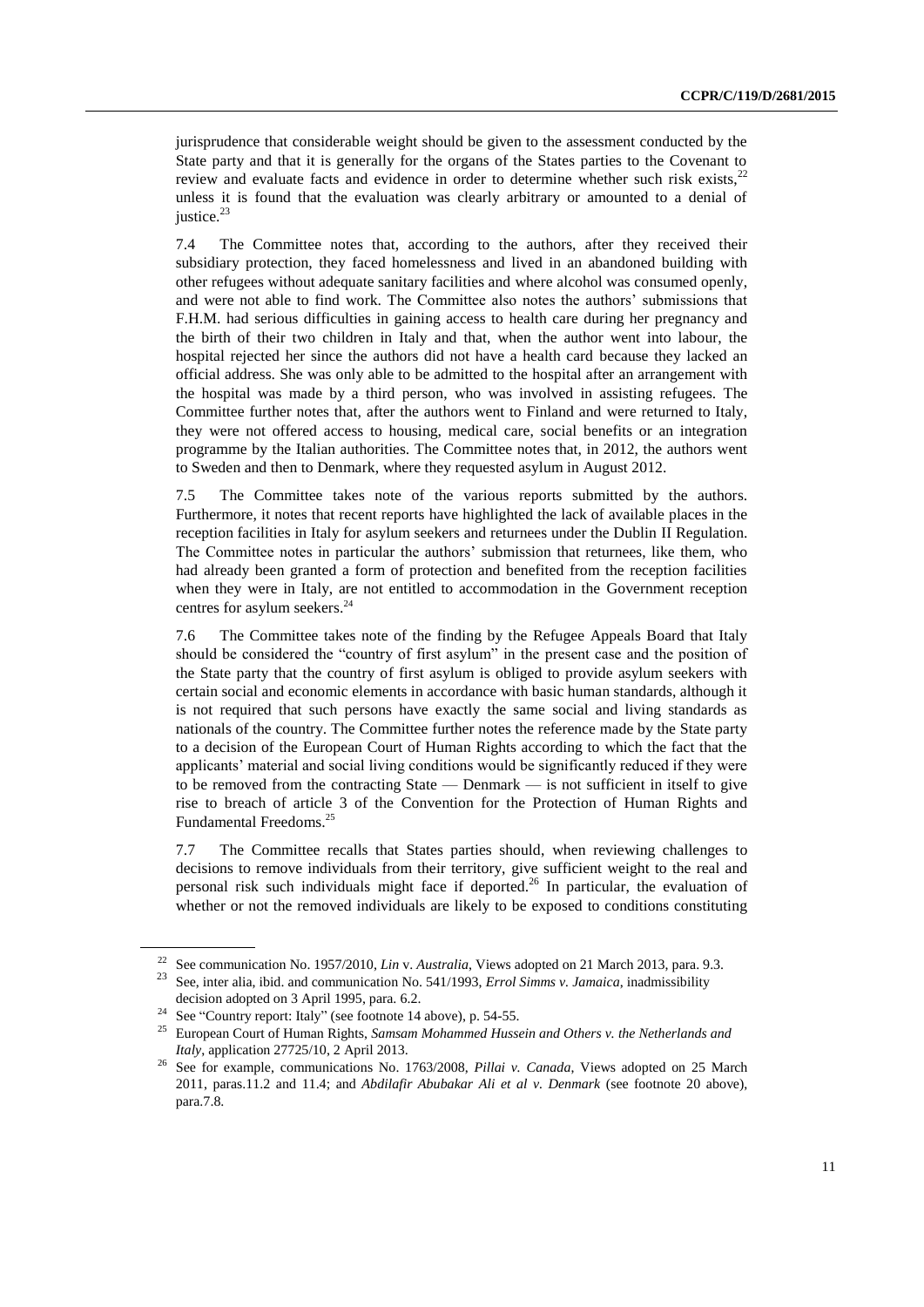cruel, inhuman or degrading treatment in violation of article 7 of the Covenant must be based not only on assessment of the general conditions in the receiving country, but also on the individual circumstances of the persons in question. These circumstances include vulnerability-increasing factors relating to such persons, which may transform a general situation that is tolerable for most removed individuals to intolerable for some individuals. They should also include, in cases pertaining to the Dublin II Regulation, indications of the past experience of the removed individuals in the country of first asylum, which may underscore the special risks they are likely to be facing and may render their return to the country of first asylum a particularly traumatic experience for them.

7.8. In the present case, the Committee considers that the State party's position, as reflected in the decisions of Danish Immigration Service and Refugees Appeals Board, did not adequately take into account the particular situation of vulnerability of the authors and their family and the information they provided about their own personal experience that, despite being granted a residence permit in Italy, they faced intolerable living conditions there. In that connection, the Committee notes that the State party does not explain how, in case of a return to Italy, the residence permits would protect them and their four children from the severe same hardship and destitution, which the authors had already experienced in Italy, if they and their children were to be returned to that country.

7.9 The Committee recalls that States parties should give sufficient weight to the real and personal risk a person might face if deported<sup>27</sup> and considers that it was incumbent upon the State party to undertake an individualized assessment of the risk that the authors and their four very young children would face in Italy, rather than rely on general reports, which do not all support the State party's assessment, and on the assumption that, as the authors had benefited from subsidiary protection in the past, they would still, in principle, be entitled to housing, work and receive social benefits in Italy. The Committee considers that the State party failed to take into due consideration the special vulnerability of the authors and their children. Notwithstanding their formal entitlement to subsidiary protection in Italy, they faced homelessness and they lived in an abandoned building, were not able to find work, F.H.M. had serious difficulties in gaining access to health care during her pregnancy and birth of their two children in Italy, and, after the authors went to Finland and were returned to Italy, they were not offered access to housing, medical care, social benefits or an integration programme by the Italian authorities. The Committee considers that, although the State party claims that it has obtained the consent of the Italian authorities to admit the authors into Italy following the failed attempt to deport the authors to Italy on 8 April 2014, the State party has failed to seek proper assurances from the Italian authorities that the authors and their four children will be received in conditions compatible with their status as international protection seekers entitled to protection and the guarantees under article 7 of the Covenant, which include undertakings by Italy: (a) to renew the authors' and their children residence permits so that they would not be deported from Italy; (b) to issue resident permits to the authors' two youngest children, who were born in Denmark; and (c) to receive the authors and their children in conditions adapted to the children's age and the family's situation of vulnerability, which would enable them to remain in Italy and to enjoy there international protection de facto.<sup>28</sup> Consequently, the Committee considers that, in the light of the particular circumstance of the case and given the shortcoming of the decisions of the Danish authorities, the removal of the authors and their four children to Italy, without the aforementioned assurances, would amount to a violation of article 7 of the Covenant.

<sup>27</sup> Ibid.

<sup>28</sup> See *Warda Osman Jasin v. Denmark* (footnote 16 above), para 8.9; and *Abdilafir Abubakar Ali et al v. Denmark* (see footnote 20 above), para.7.8.